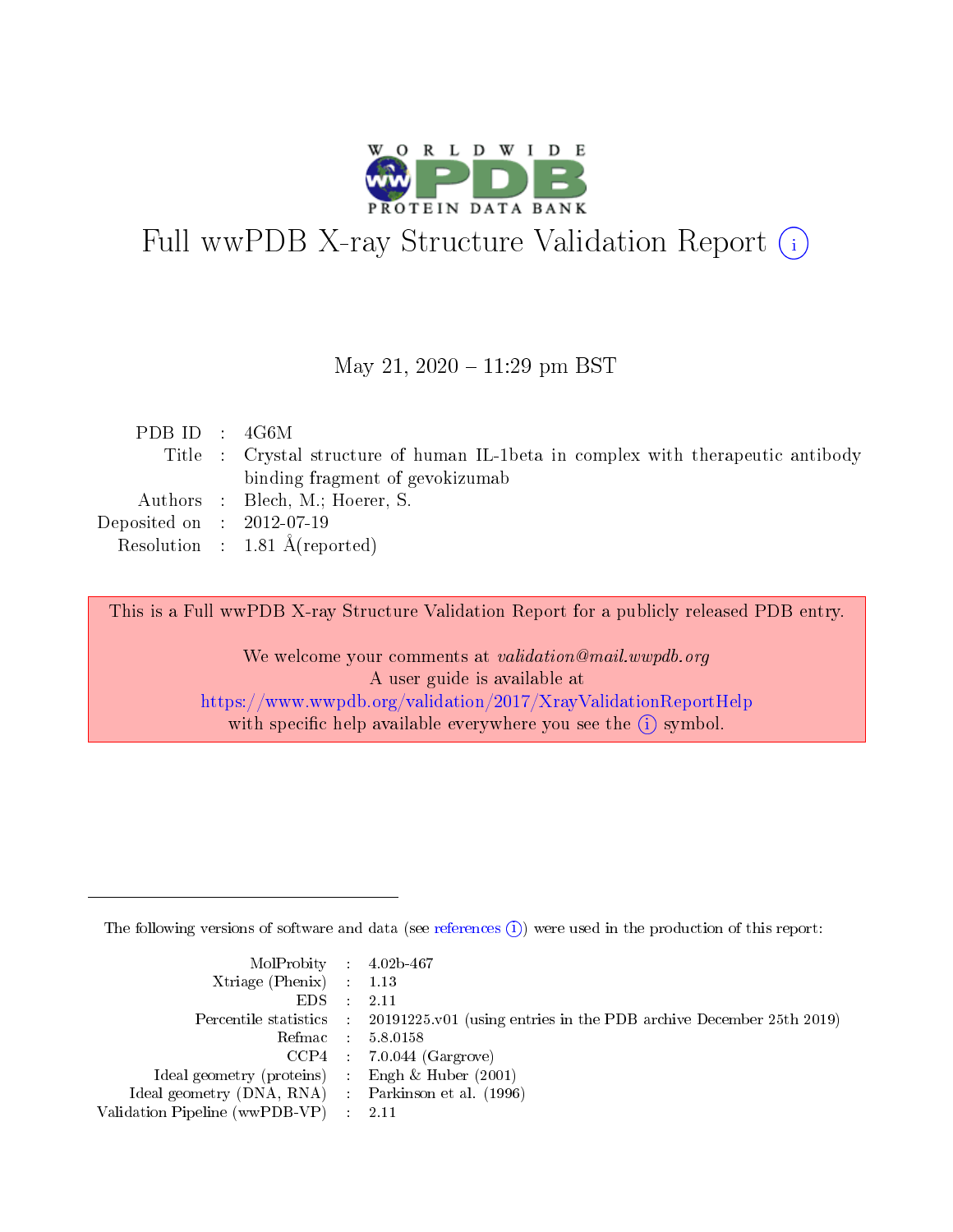# 1 [O](https://www.wwpdb.org/validation/2017/XrayValidationReportHelp#overall_quality)verall quality at a glance  $(i)$

The following experimental techniques were used to determine the structure: X-RAY DIFFRACTION

The reported resolution of this entry is 1.81 Å.

Percentile scores (ranging between 0-100) for global validation metrics of the entry are shown in the following graphic. The table shows the number of entries on which the scores are based.



| Metric                | Whole archive<br>$(\#\mathrm{Entries})$ | Similar resolution<br>$(\#\text{Entries},\,\text{resolution}\,\,\text{range}(\textup{\AA}))$ |
|-----------------------|-----------------------------------------|----------------------------------------------------------------------------------------------|
| $R_{free}$            | 130704                                  | 7484 (1.84-1.80)                                                                             |
| Clashscore            | 141614                                  | 8401 (1.84-1.80)                                                                             |
| Ramachandran outliers | 138981                                  | 8290 (1.84-1.80)                                                                             |
| Sidechain outliers    | 138945                                  | 8290 (1.84-1.80)                                                                             |
| RSRZ outliers         | 127900                                  | 7371 (1.84-1.80)                                                                             |

The table below summarises the geometric issues observed across the polymeric chains and their fit to the electron density. The red, orange, yellow and green segments on the lower bar indicate the fraction of residues that contain outliers for  $>=3, 2, 1$  and 0 types of geometric quality criteria respectively. A grey segment represents the fraction of residues that are not modelled. The numeric value for each fraction is indicated below the corresponding segment, with a dot representing fractions  $\epsilon=5\%$  The upper red bar (where present) indicates the fraction of residues that have poor fit to the electron density. The numeric value is given above the bar.

| Mol |   | Chain   Length | Quality of chain |                       |
|-----|---|----------------|------------------|-----------------------|
|     |   | $150\,$        | 5%<br>96%        | $\bullet\quad\bullet$ |
|     | H | 220            | 2%<br>96%        |                       |
|     |   | 213            | %<br>96%         |                       |

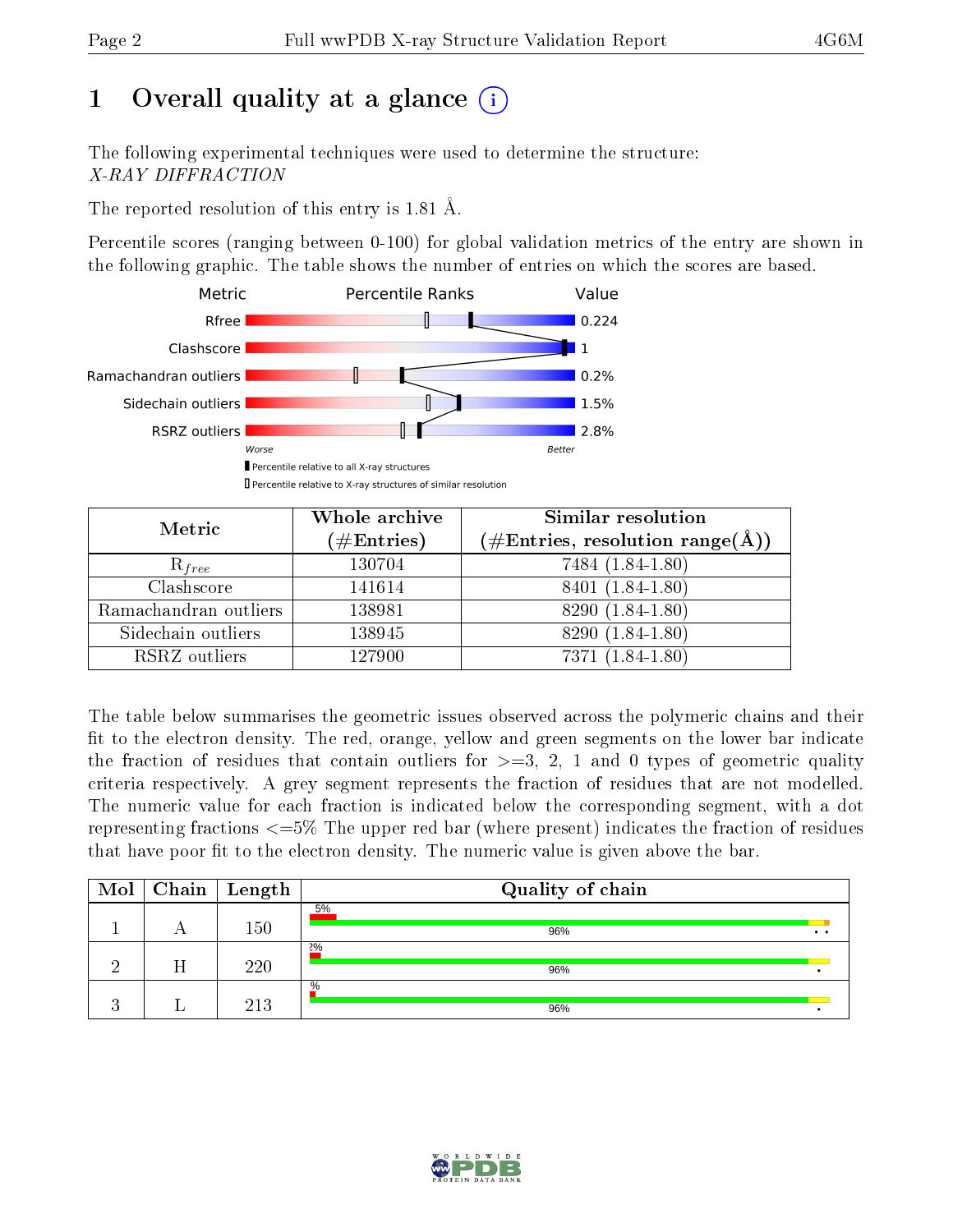# 2 Entry composition (i)

There are 4 unique types of molecules in this entry. The entry contains 4943 atoms, of which 0 are hydrogens and 0 are deuteriums.

In the tables below, the ZeroOcc column contains the number of atoms modelled with zero occupancy, the AltConf column contains the number of residues with at least one atom in alternate conformation and the Trace column contains the number of residues modelled with at most 2 atoms.

Molecule 1 is a protein called Interleukin-1 beta.

| Mol | Chain | $\mathop{\mathsf{Residues}}$ |       |     | $\rm{Atoms}$ |      |    | $\text{ZeroOcc}$   AltConf   Trace |  |
|-----|-------|------------------------------|-------|-----|--------------|------|----|------------------------------------|--|
|     |       | 150                          | 10tal |     |              |      | 65 |                                    |  |
|     |       |                              | 1201  | 764 | 198          | ാ? * |    |                                    |  |

Molecule 2 is a protein called heavy chain of gevokizumab antibody binding fragment.

| Mol | Chain   Residues |             |      | $\rm{Atoms}$ |       | ZeroOcc | $\mid$ AltConf $\mid$ Trace $\mid$ |  |
|-----|------------------|-------------|------|--------------|-------|---------|------------------------------------|--|
|     | 220              | $\rm Total$ |      |              |       | 39      |                                    |  |
|     |                  | 1649        | 1044 | -276         | - 324 |         |                                    |  |

• Molecule 3 is a protein called light chain of gevokizumab antibody binding fragment.

| Mol | Chain | Residues |                     |          | Atoms |     | ZeroOcc | $\mid$ AltConf $\mid$ Trace |  |
|-----|-------|----------|---------------------|----------|-------|-----|---------|-----------------------------|--|
|     |       | 213      | $\rm Total$<br>1651 | $1036\,$ | -276  | 333 | ഹ       |                             |  |

• Molecule 4 is water.

| Mol |   | Chain   Residues | Atoms                                   | $ZeroOcc \mid AltConf \mid$ |
|-----|---|------------------|-----------------------------------------|-----------------------------|
|     |   | 84               | Total O<br>84<br>84                     |                             |
|     | H | 174              | Total<br>- O<br>174<br>174              |                             |
|     |   | 184              | Total<br>$\left( \right)$<br>184<br>184 |                             |

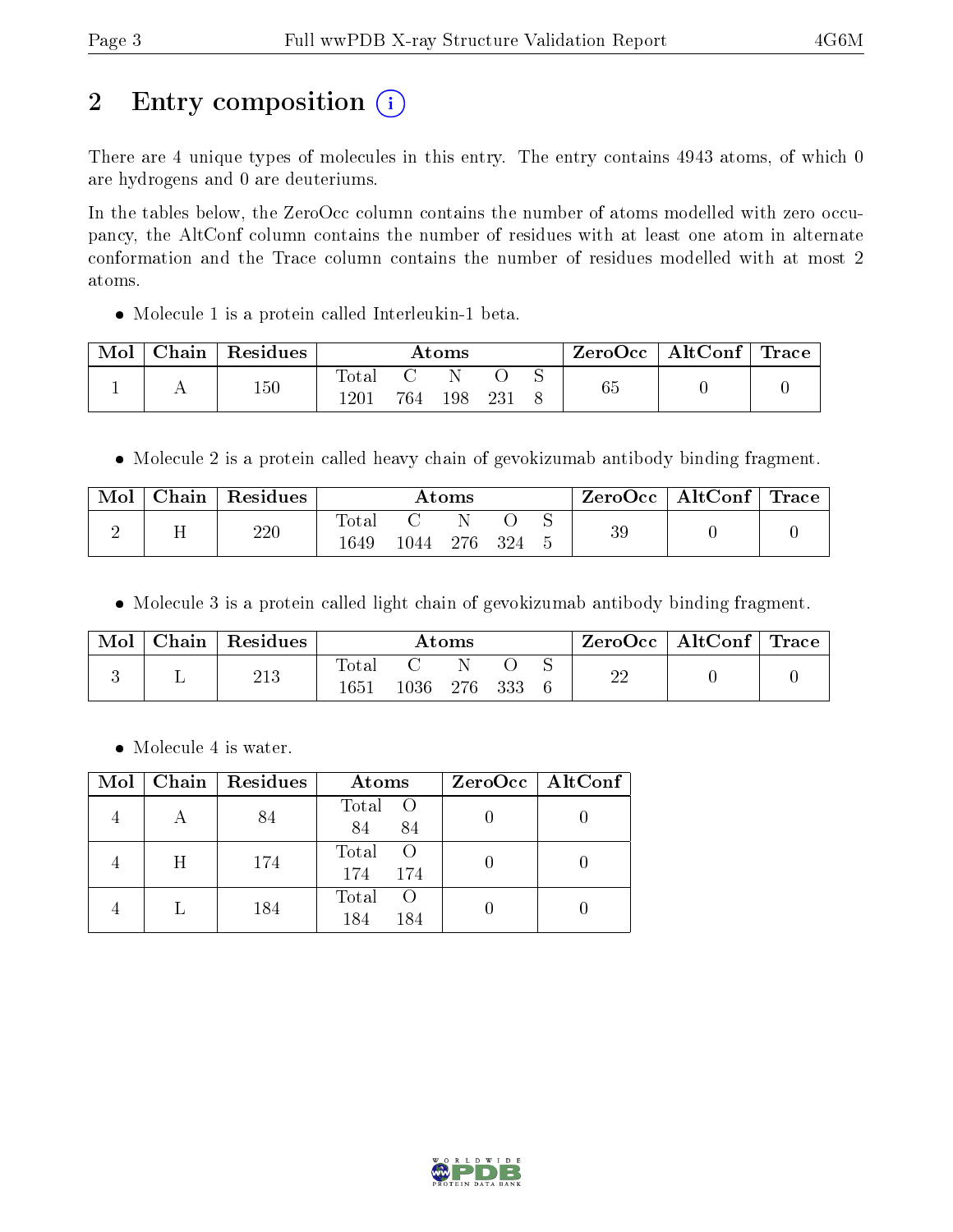## 3 Residue-property plots  $(i)$

These plots are drawn for all protein, RNA and DNA chains in the entry. The first graphic for a chain summarises the proportions of the various outlier classes displayed in the second graphic. The second graphic shows the sequence view annotated by issues in geometry and electron density. Residues are color-coded according to the number of geometric quality criteria for which they contain at least one outlier: green  $= 0$ , yellow  $= 1$ , orange  $= 2$  and red  $= 3$  or more. A red dot above a residue indicates a poor fit to the electron density (RSRZ  $> 2$ ). Stretches of 2 or more consecutive residues without any outlier are shown as a green connector. Residues present in the sample, but not in the model, are shown in grey.

• Molecule 1: Interleukin-1 beta





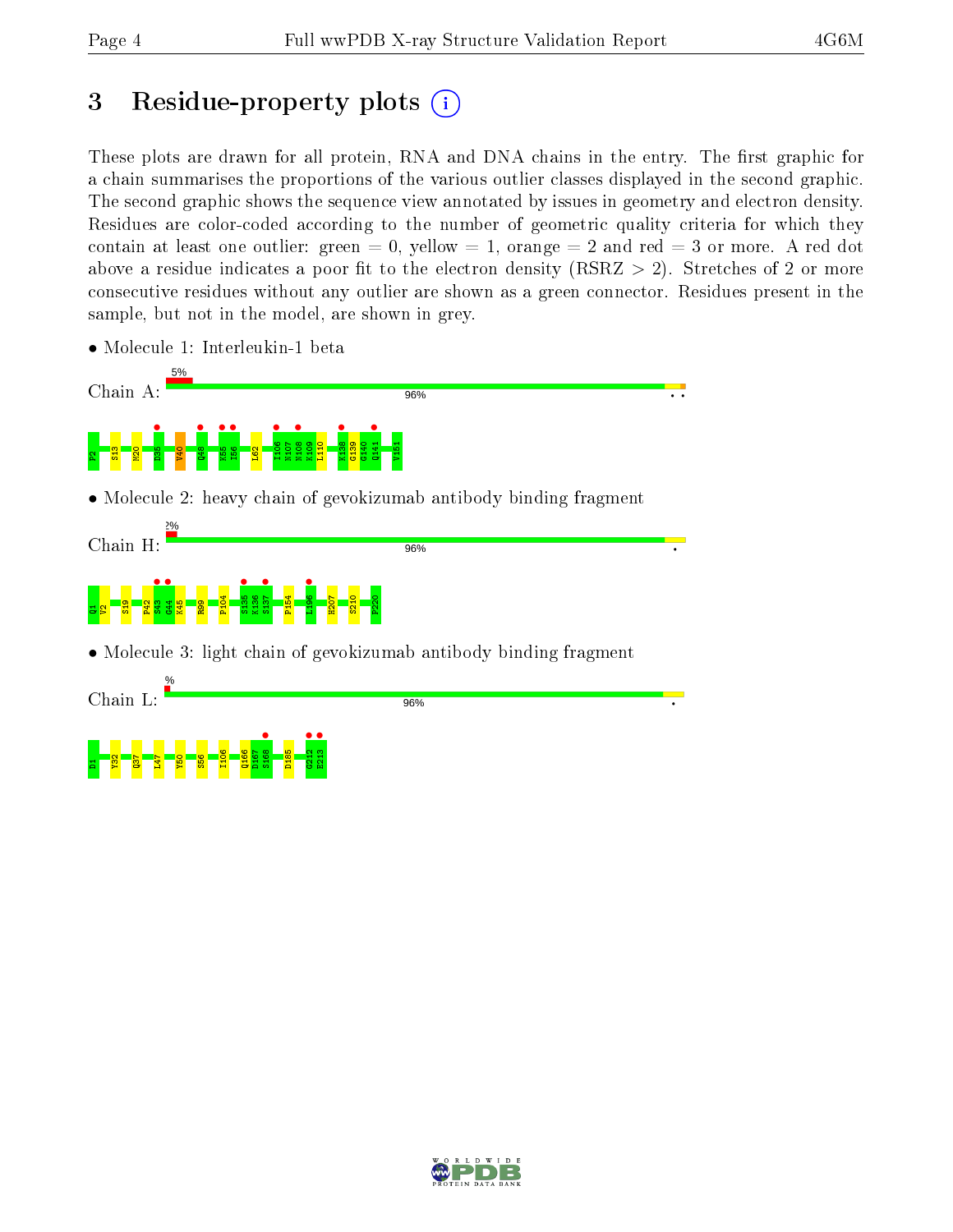# 4 Data and refinement statistics  $(i)$

| Property                                                                | Value                                           | Source     |
|-------------------------------------------------------------------------|-------------------------------------------------|------------|
| Space group                                                             | P 21 21 21                                      | Depositor  |
| Cell constants                                                          | 67.88Å<br>73.65Å 111.25Å                        | Depositor  |
| a, b, c, $\alpha$ , $\beta$ , $\gamma$                                  | $90.00^\circ$<br>$90.00^\circ$<br>$90.00^\circ$ |            |
| Resolution $(A)$                                                        | 26.50<br>$-1.81$                                | Depositor  |
|                                                                         | 61.41<br>$-1.81$                                | <b>EDS</b> |
| % Data completeness                                                     | $98.8(26.50-1.81)$                              | Depositor  |
| (in resolution range)                                                   | 98.8 (61.41-1.81)                               | <b>EDS</b> |
| $R_{merge}$                                                             | 0.09                                            | Depositor  |
| $\mathrm{R}_{sym}$                                                      | 0.09                                            | Depositor  |
| $\langle I/\sigma(I) \rangle^{-1}$                                      | 2.53 (at $1.81\text{\AA})$                      | Xtriage    |
| Refinement program                                                      | <b>BUSTER 2.11.2</b>                            | Depositor  |
| $R, R_{free}$                                                           | 0.202<br>0.226<br>$\mathcal{L}$                 | Depositor  |
|                                                                         | 0.192<br>0.224<br>$\frac{1}{2}$                 | DCC        |
| $\mathcal{R}_{free}$ test set                                           | $2599$ reflections $(5.08\%)$                   | wwPDB-VP   |
| Wilson B-factor $(A^2)$                                                 | 23.0                                            | Xtriage    |
| Anisotropy                                                              | 0.410                                           | Xtriage    |
| Bulk solvent $k_{sol}(\mathrm{e}/\mathrm{A}^3),\,B_{sol}(\mathrm{A}^2)$ | 0.35, 49.3                                      | <b>EDS</b> |
| L-test for twinning <sup>2</sup>                                        | $< L >$ = 0.48, $< L2 >$ = 0.31                 | Xtriage    |
| Estimated twinning fraction                                             | No twinning to report.                          | Xtriage    |
| $F_o, F_c$ correlation                                                  | 0.96                                            | <b>EDS</b> |
| Total number of atoms                                                   | 4943                                            | wwPDB-VP   |
| Average B, all atoms $(A^2)$                                            | 31.0                                            | wwPDB-VP   |

Xtriage's analysis on translational NCS is as follows: The largest off-origin peak in the Patterson function is  $5.75\%$  of the height of the origin peak. No significant pseudotranslation is detected.

<sup>&</sup>lt;sup>2</sup>Theoretical values of  $\langle |L| \rangle$ ,  $\langle L^2 \rangle$  for acentric reflections are 0.5, 0.333 respectively for untwinned datasets, and 0.375, 0.2 for perfectly twinned datasets.



<span id="page-4-1"></span><span id="page-4-0"></span><sup>1</sup> Intensities estimated from amplitudes.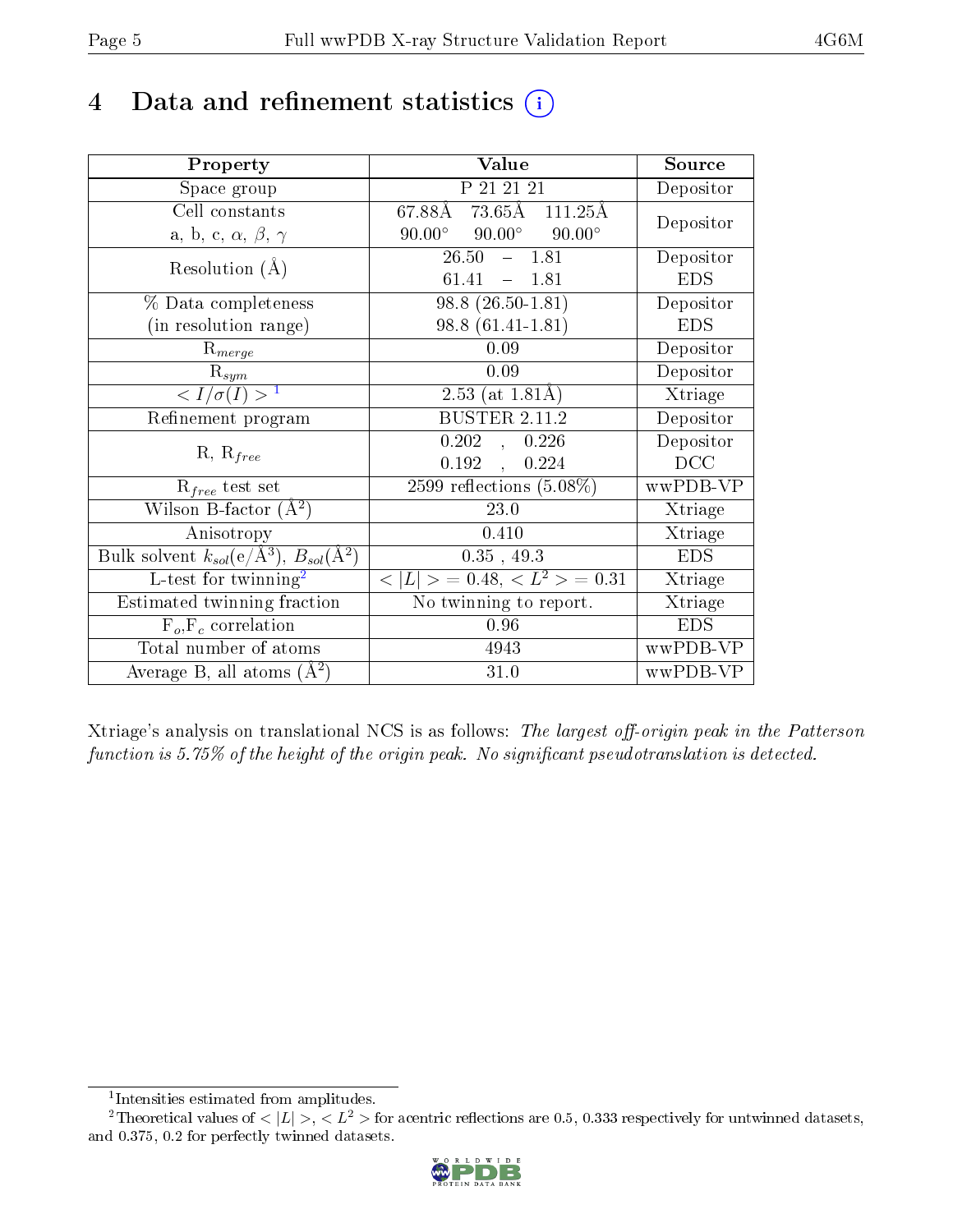# 5 Model quality  $(i)$

## 5.1 Standard geometry  $(i)$

The Z score for a bond length (or angle) is the number of standard deviations the observed value is removed from the expected value. A bond length (or angle) with  $|Z| > 5$  is considered an outlier worth inspection. RMSZ is the root-mean-square of all Z scores of the bond lengths (or angles).

| Mol           | Chain |      | Bond lengths | Bond angles |             |  |
|---------------|-------|------|--------------|-------------|-------------|--|
|               |       | RMSZ | $\# Z  > 5$  | RMSZ        | $\ Z\  > 5$ |  |
| 1.            |       | 0.40 | 0/1224       | 0.64        | 0/1646      |  |
| $\mathcal{D}$ | H     | 0.43 | 0/1693       | 0.67        | 0/2314      |  |
| 3             |       | 0.42 | /1685        | 0.61        | 0/2283      |  |
| AĦ            | Αll   | 0.42 | 4602         | 0.64        | /6243       |  |

There are no bond length outliers.

There are no bond angle outliers.

There are no chirality outliers.

There are no planarity outliers.

### 5.2 Too-close contacts (i)

In the following table, the Non-H and H(model) columns list the number of non-hydrogen atoms and hydrogen atoms in the chain respectively. The H(added) column lists the number of hydrogen atoms added and optimized by MolProbity. The Clashes column lists the number of clashes within the asymmetric unit, whereas Symm-Clashes lists symmetry related clashes.

|     |     |      | Mol   Chain   Non-H   $H(model)$ | H(added) | Clashes   Symm-Clashes |
|-----|-----|------|----------------------------------|----------|------------------------|
|     |     | 1201 |                                  | 1201     |                        |
|     | H   | 1649 |                                  | 1622     |                        |
|     |     | 1651 |                                  | 1616     |                        |
|     |     | 84   |                                  |          |                        |
|     | Η   | 174  |                                  |          |                        |
|     |     | 184  |                                  |          |                        |
| All | Αll | 4943 |                                  | 4439     |                        |

The all-atom clashscore is defined as the number of clashes found per 1000 atoms (including hydrogen atoms). The all-atom clashscore for this structure is 1.

All (8) close contacts within the same asymmetric unit are listed below, sorted by their clash magnitude.

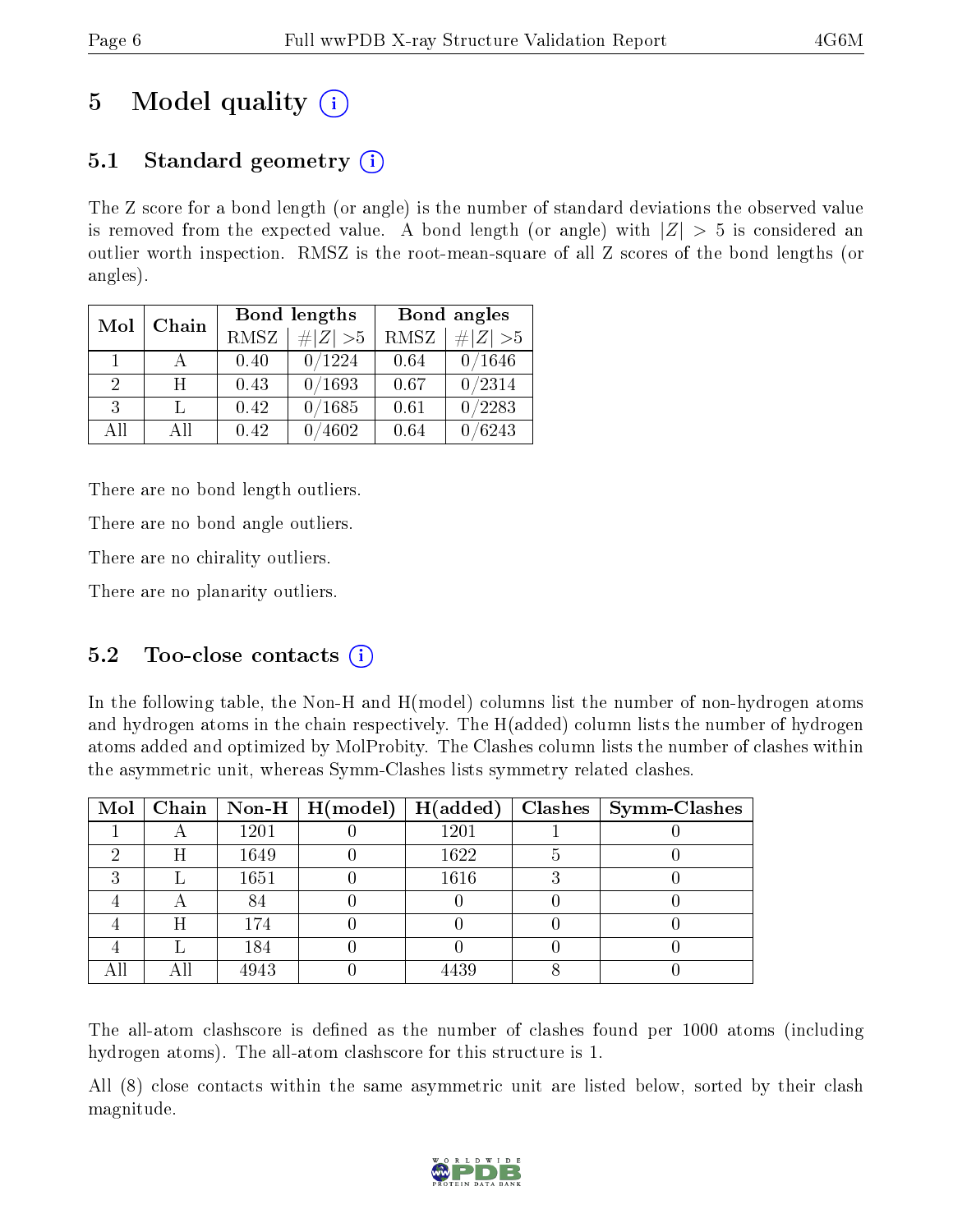| Atom-1              | Atom-2             | Interatomic<br>distance $(A)$ | Clash<br>overlap $(A)$ |
|---------------------|--------------------|-------------------------------|------------------------|
| 3: L: 106: ILE: H   | 3:L:166:GLN:HE22   | 1.34                          | 0.74                   |
| 2: H: 154: PRO: O   | 2: H:207: HIS: HE1 | 1.82                          | 0.62                   |
| 3:L:37:GLN:HB2      | 3:L:47:LEU:HD11    | 1.80                          | 0.61                   |
| 2: H: 207: HIS: HD2 | 2: H:210: SER:OG   | 1.88                          | 0.55                   |
| 2: H:2: VAL:HGI1    | 2: H:99: ARG: HD3  | 1.90                          | 0.54                   |
| 1: A:40: VAL:HGI1   | 1: A:62:LEU:HD22   | 1.99                          | 0.44                   |
| 2: H:42: PRO:HB2    | 2: H: 45: LYS: HD3 | 2.01                          | 0.41                   |
| 2: H: 104: PRO:H G3 | 3:L:32:TYR:CD1     | 2.56                          | 0.41                   |

There are no symmetry-related clashes.

### 5.3 Torsion angles (i)

#### 5.3.1 Protein backbone  $(i)$

In the following table, the Percentiles column shows the percent Ramachandran outliers of the chain as a percentile score with respect to all X-ray entries followed by that with respect to entries of similar resolution.

The Analysed column shows the number of residues for which the backbone conformation was analysed, and the total number of residues.

| Mol            | Chain | Analysed         | Favoured    | Allowed   | <b>Outliers</b> | Percentiles      |
|----------------|-------|------------------|-------------|-----------|-----------------|------------------|
|                |       | $148/150(99\%)$  | $143(97\%)$ | $4(3\%)$  | $1(1\%)$        | 22<br>$\vert$ 10 |
| $\overline{2}$ | H     | 218/220(99%)     | 207(95%)    | 11 $(5%)$ |                 | 100              |
| 3              |       | $211/213$ (99\%) | $206(98\%)$ | $5(2\%)$  |                 | 100<br>100       |
| All            | All   | $577/583(99\%)$  | $556(96\%)$ | $20(4\%)$ | $1(0\%)$        | 33<br>47         |

All (1) Ramachandran outliers are listed below:

| Mol | Chain | $\,$ Res | oe- |
|-----|-------|----------|-----|
|     |       |          |     |

#### 5.3.2 Protein sidechains (i)

In the following table, the Percentiles column shows the percent sidechain outliers of the chain as a percentile score with respect to all X-ray entries followed by that with respect to entries of similar resolution.

The Analysed column shows the number of residues for which the sidechain conformation was analysed, and the total number of residues.

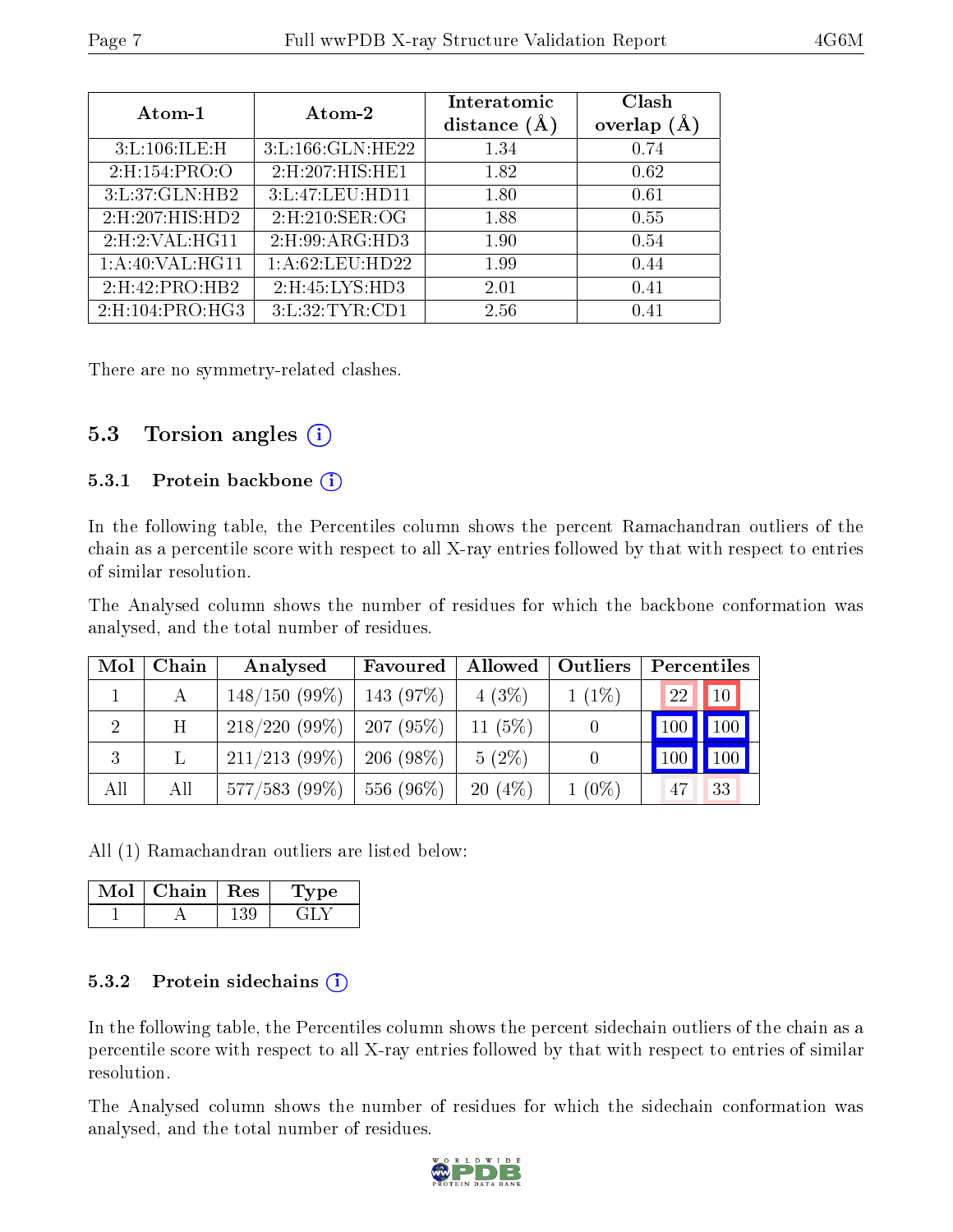| Mol | Chain           | Analysed         | Rotameric     | <b>Outliers</b> | Percentiles |
|-----|-----------------|------------------|---------------|-----------------|-------------|
|     | А               | $138/138(100\%)$ | 134 (97%)     | 4(3%)           | 28<br>42    |
| 2   | $H_{\parallel}$ | $190/190(100\%)$ | 189 $(100\%)$ | $1(0\%)$        | 87<br> 88   |
| 3   | $\mathbf{L}$    | $189/189(100\%)$ | 186 (98%)     | $3(2\%)$        | 53<br>62    |
| All | All             | $517/517(100\%)$ | 509 (98%)     | $8(2\%)$        | 55<br>65    |

All (8) residues with a non-rotameric sidechain are listed below:

| Mol            | Chain     | Res | <b>Type</b> |
|----------------|-----------|-----|-------------|
|                |           | 13  | <b>SER</b>  |
|                |           | 20  | <b>MET</b>  |
| 1              | А         | 40  | <b>VAL</b>  |
| 1              | А         | 110 | <b>LEU</b>  |
| $\overline{2}$ | $H_{\rm}$ | 19  | <b>SER</b>  |
| 3              | Τ,        | 50  | <b>TYR</b>  |
| 3              | L         | 56  | <b>SER</b>  |
| 3              |           | 185 | ASP         |

Some sidechains can be flipped to improve hydrogen bonding and reduce clashes. All (6) such sidechains are listed below:

| Mol | Chain | Res | <b>Type</b> |
|-----|-------|-----|-------------|
|     |       | 149 | <b>GLN</b>  |
| 2   | H     | 5   | <b>GLN</b>  |
| 2   | H     | 178 | <b>GLN</b>  |
| 2   | H     | 207 | <b>HIS</b>  |
| 3   |       | 27  | <b>GLN</b>  |
|     |       | 166 | GL N        |

#### 5.3.3 RNA (1)

There are no RNA molecules in this entry.

### 5.4 Non-standard residues in protein, DNA, RNA chains (i)

There are no non-standard protein/DNA/RNA residues in this entry.

### 5.5 Carbohydrates (i)

There are no carbohydrates in this entry.

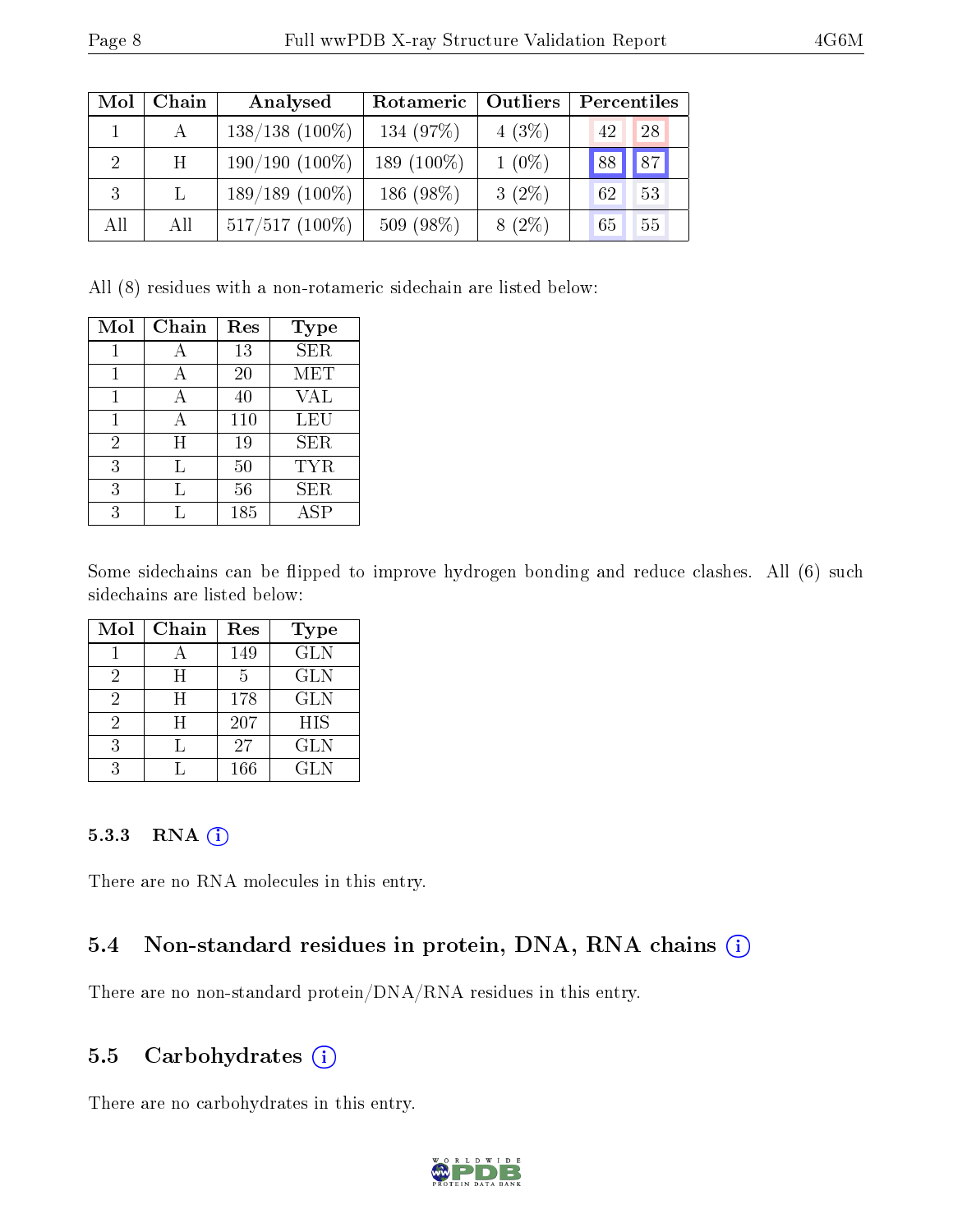## 5.6 Ligand geometry (i)

There are no ligands in this entry.

## 5.7 [O](https://www.wwpdb.org/validation/2017/XrayValidationReportHelp#nonstandard_residues_and_ligands)ther polymers (i)

There are no such residues in this entry.

## 5.8 Polymer linkage issues (i)

There are no chain breaks in this entry.

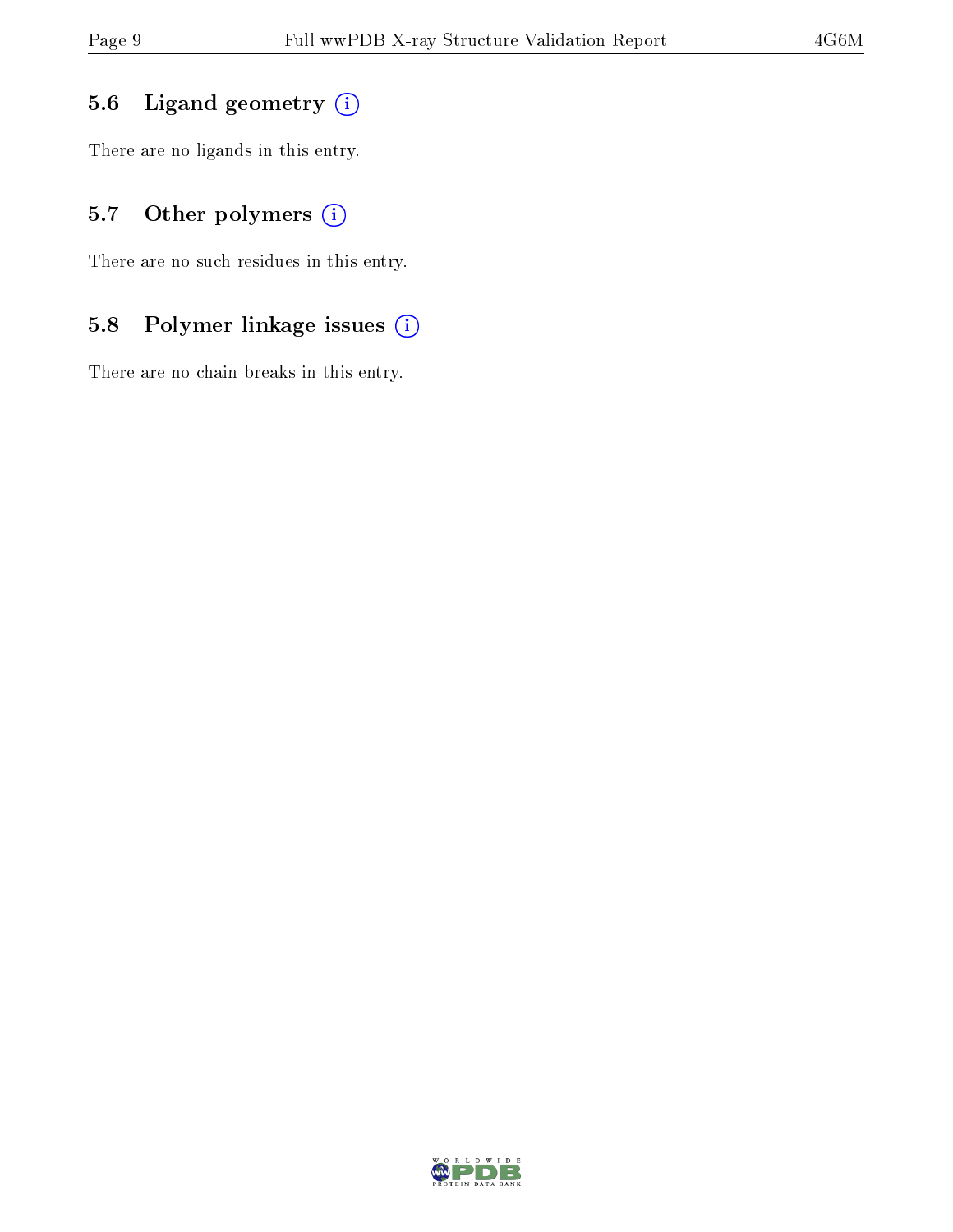# 6 Fit of model and data  $(i)$

## 6.1 Protein, DNA and RNA chains  $(i)$

In the following table, the column labelled  $#RSRZ> 2'$  contains the number (and percentage) of RSRZ outliers, followed by percent RSRZ outliers for the chain as percentile scores relative to all X-ray entries and entries of similar resolution. The OWAB column contains the minimum, median,  $95<sup>th</sup>$  percentile and maximum values of the occupancy-weighted average B-factor per residue. The column labelled ' $Q< 0.9$ ' lists the number of (and percentage) of residues with an average occupancy less than 0.9.

| Mol            | Chain | Analysed        | ${ <\hspace{-1.5pt}{\mathrm{RSRZ}} \hspace{-1.5pt}>}$ | $\#\text{RSRZ}\text{>2}$               | $OWAB(A^2)$     | $Q<$ 0.9                  |
|----------------|-------|-----------------|-------------------------------------------------------|----------------------------------------|-----------------|---------------------------|
|                |       | $142/150(94\%)$ | 0.38                                                  | (5%)<br>24<br>19<br>8                  | 17, 35, 65, 90  | $2(1\%)$                  |
| $\overline{2}$ | H     | $216/220(98\%)$ | 0.04                                                  | $5(2\%)$<br>60<br>56                   | 15, 24, 51, 65  | (1%)<br>4                 |
| 3              |       | $212/213$ (99%) | $-0.09$                                               | 72<br>75<br>$3(1\%)$                   | 15, 26, 44, 100 | $(1\%)$<br>$\overline{4}$ |
| All            | All   | 570/583(97%)    | 0.08                                                  | $(2\%)$<br>53<br>16 <sup>°</sup><br>48 | 15, 27, 54, 100 | $(1\%)$<br>10             |

All (16) RSRZ outliers are listed below:

| Mol            | ${\rm Chain}$    | $\operatorname{Res}% \left( \mathcal{N}\right) \equiv\operatorname{Res}(\mathcal{N}_{0},\mathcal{N}_{0})$ | Type              | $_{\rm RSRZ}$ |
|----------------|------------------|-----------------------------------------------------------------------------------------------------------|-------------------|---------------|
| $\overline{2}$ | Η                | 137                                                                                                       | <b>SER</b>        | 14.8          |
| $\overline{3}$ | L                | 212                                                                                                       | $\rm GLY$         | 6.3           |
| $\mathbf{1}$   | А                | 138                                                                                                       | $_{\mathrm{LYS}}$ | 5.7           |
| $\overline{2}$ | H                | 44                                                                                                        | GLY               | 3.8           |
| $\overline{3}$ | L                | 213                                                                                                       | GLU               | 3.2           |
| $\mathbf{1}$   | $\overline{A}$   | 56                                                                                                        | ILE               | 3.2           |
| $\mathbf{1}$   | A                | 35                                                                                                        | $\rm{ASP}$        | 2.9           |
| $\overline{2}$ | H                | 135                                                                                                       | SER.              | 2.9           |
| $\overline{2}$ | H                | 196                                                                                                       | LEU               | 2.9           |
| $\overline{2}$ | H                | 43                                                                                                        | SER               | 2.7           |
| $\overline{3}$ | L                | 168                                                                                                       | SER               | 2.6           |
| $\mathbf{1}$   | A                | 141                                                                                                       | <b>GLN</b>        | 2.5           |
| $\mathbf 1$    | $\overline{A}$   | 108                                                                                                       | <b>ASN</b>        | 2.4           |
| $\mathbf{1}$   | $\boldsymbol{A}$ | 48                                                                                                        | <b>GLN</b>        | 2.3           |
| $\mathbf{1}$   | $\overline{A}$   | 55                                                                                                        | $_{\mathrm{LYS}}$ | 2.2           |
| 1              | А                | $106\,$                                                                                                   | ILE               | 2.2           |

## 6.2 Non-standard residues in protein, DNA, RNA chains  $(i)$

There are no non-standard protein/DNA/RNA residues in this entry.